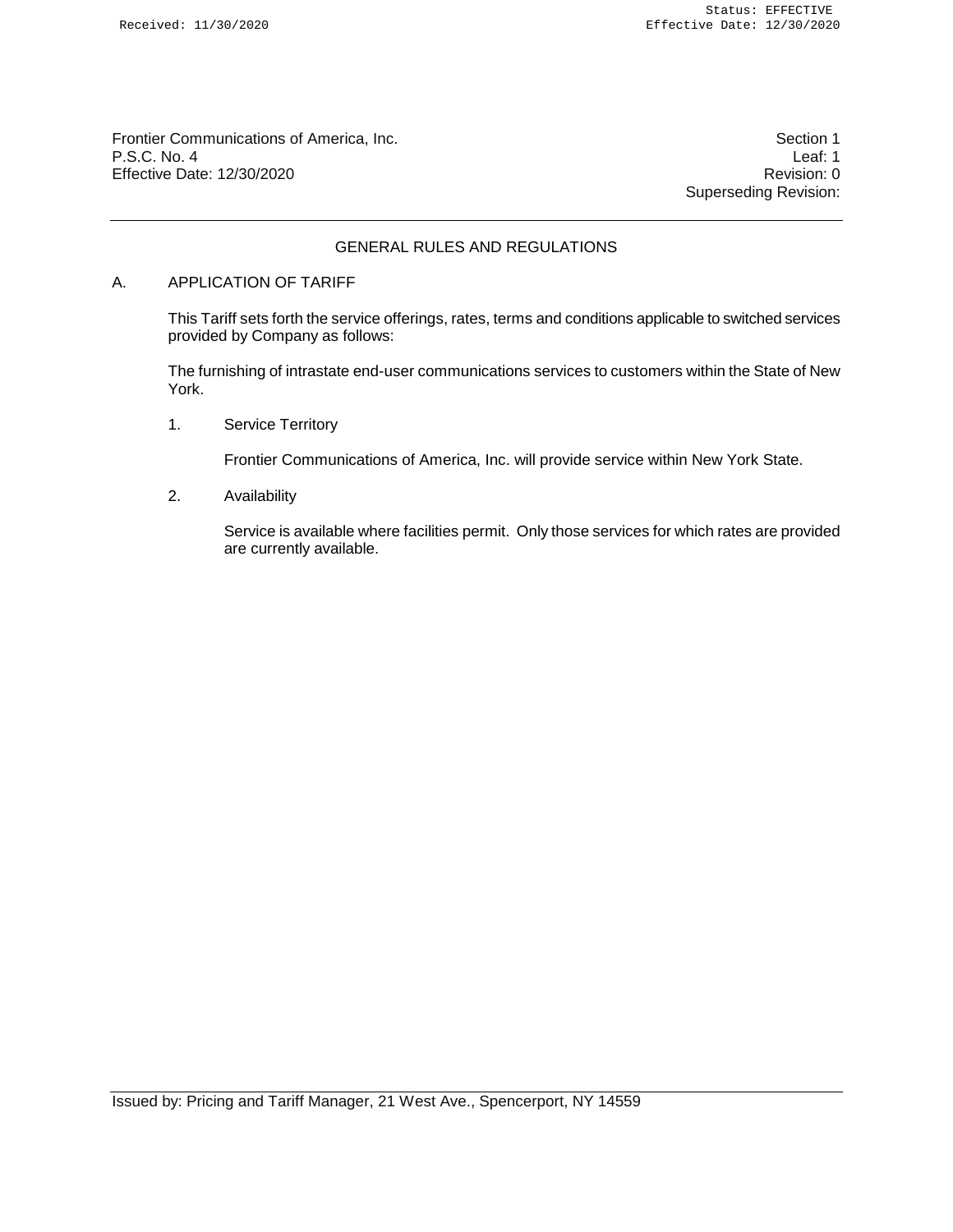Frontier Communications of America, Inc. Section 1 P.S.C. No. 4 Leaf: 2 Effective Date: 12/30/2020 Revision: 0

Superseding Revision:

#### GENERAL RULES AND REGULATIONS

## B. USE OF FACILITIES AND SERVICE

#### 1. Obligation of the Company

In furnishing facilities and service, the Company does not undertake to transmit messages, but furnishes the use of its facilities to its customers for communications. The Company undertakes to furnish communications service pursuant to the terms of this tariff in connection with one-way and/or two-way information transmission between points within the State of New York.

- a. The Company reserves the right to limit or to allocate the use of existing facilities, or of additional facilities offered by the Company, when necessary because of lack of facilities, or due to some other cause beyond the Company's control.
- b. The furnishing of service under this tariff is subject to the availability on a continuing basis of all the necessary facilities and is limited to the capacity of the Company's facilities as well as facilities the Company may obtain from other carriers to furnish service from time to time as required at the sole discretion of the Company.

The Company's obligation to furnish facilities and service is dependent upon its ability (a) to secure and retain, without unreasonable expense, suitable facilities and rights for the construction and maintenance of the necessary circuits and equipment; (b) to secure and retain, without unreasonable expense, suitable space for its plant and facilities in the building where service is or will be provided to the customer; or (c) to secure reimbursement of all costs where the owner or operator of a building demands relocation or rearrangement of plant and facilities used in providing service therein.

The Company shall not be required to furnish, or continue to furnish, facilities or service where the circumstances are such that the proposed use of the facilities or service would tend to adversely affect the Company's plant, property or service.

The Company reserves the right to refuse an application for service made by a present or former customer who is indebted to the Company for service previously rendered pursuant to this Tariff until the indebtedness is satisfied.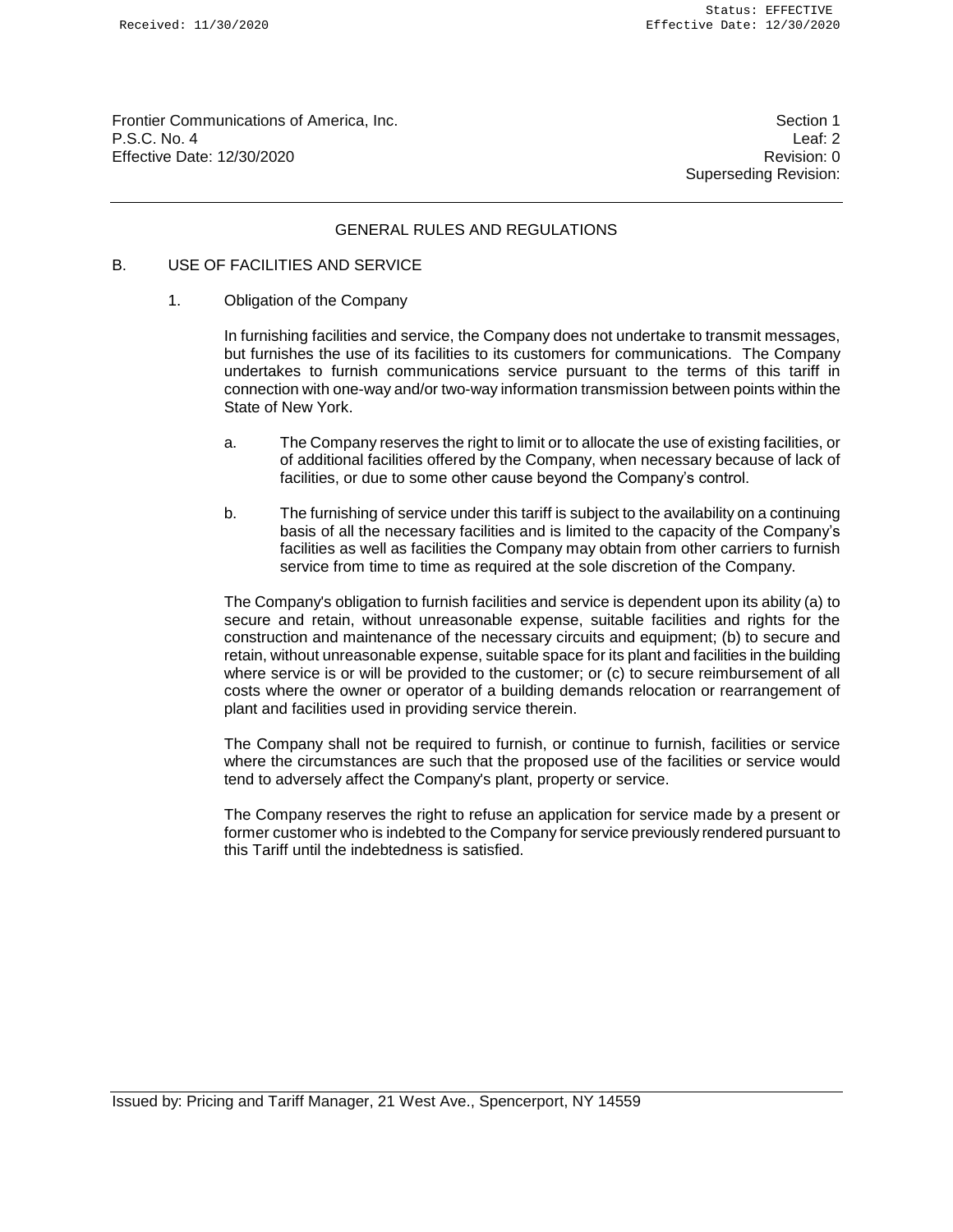Frontier Communications of America, Inc. Section 1 P.S.C. No. 4 Leaf: 3 Effective Date: 12/30/2020 **Revision: 0** 

Superseding Revision:

#### GENERAL RULES AND REGULATIONS

## B. USE OF FACILITIES AND SERVICE

- 2. Limitations on Liability
	- a. The liability of the Company for damages arising out of the furnishing of its services, including but not limited to mistakes, omissions, interruptions, delays, or errors, or other defects, representations, or use of these services or arising out of the failure to furnish the service, whether caused by acts or omission, shall be limited to the extension of allowances for interruption as set forth in the Catalog. The extension of such allowances for interruption shall be the sole remedy of the Customer and the sole liability of the Company. The Company will not be liable for any direct, indirect, incidental, special, consequential, exemplary or punitive damages to Customer as a result of any Company service, equipment or facilities, or the acts or omissions or negligence of the Company's employees or agents.
	- b. The Company shall not be liable for any delay or failure of performance or equipment due to causes beyond its control, including but not limited to: acts of God, fire, flood, explosion or other catastrophes; any law, order, regulation, direction, action, or request of the United States Government, or of any other government, including state and local governments having or claiming jurisdiction over the Company, or of any department, agency, commission, bureau, corporation, or other instrumentality of any one or more of these federal, state, or local governments, or of any civil or military authority; national emergencies; insurrections; riots; wars; unavailability of rights-of-way or materials; or strikes, lock-outs, work stoppages, or other labor difficulties.
	- c. The Company shall not be liable for any act or omission of any entity furnishing to the Company or to the Company's Customers facilities or equipment used for or with the services the Company offers.
	- d. The Company shall not be liable for any damages or losses due to the fault or negligence of the Customer or due to the failure or malfunction of Customerprovided equipment or facilities.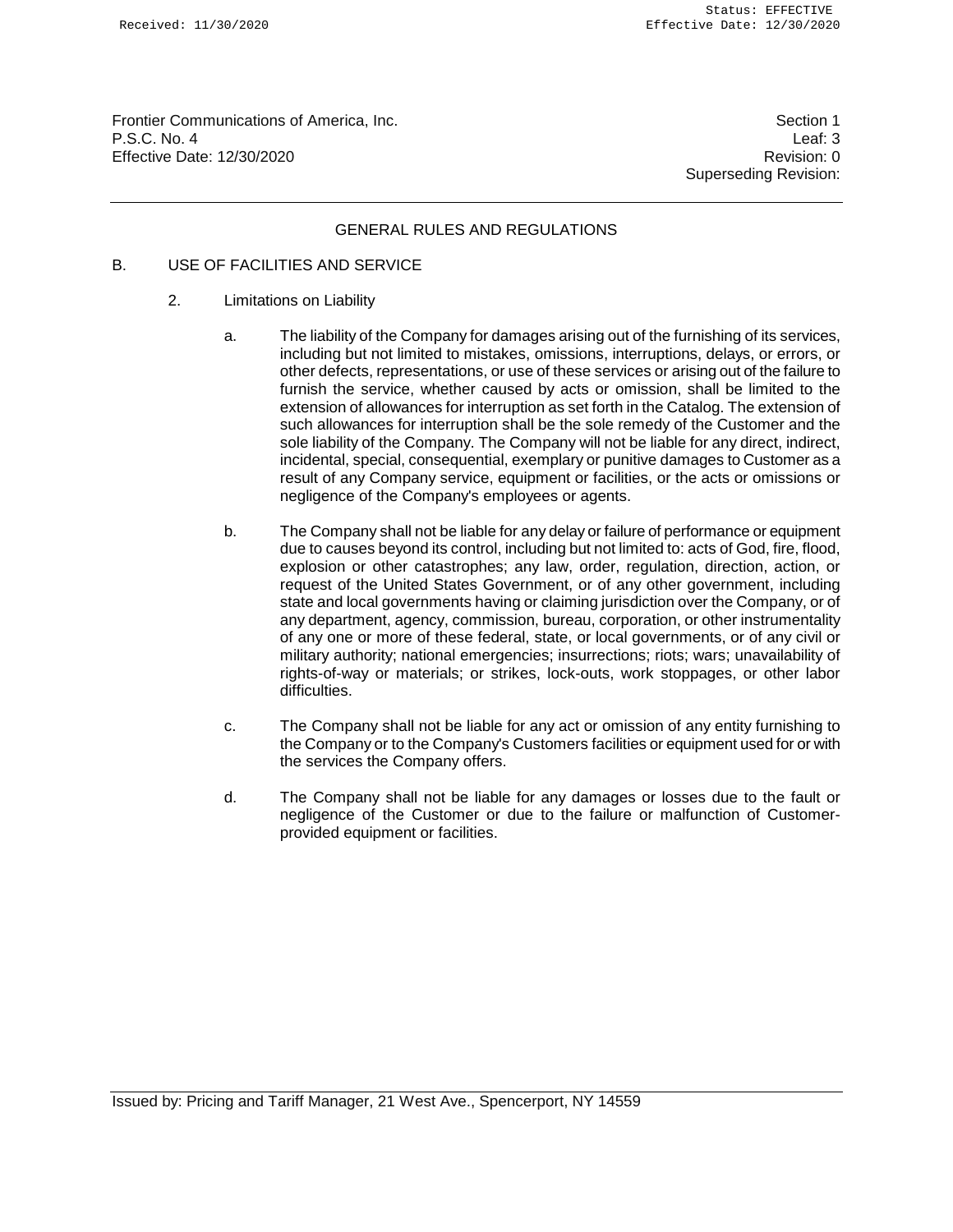Frontier Communications of America, Inc. Section 1 P.S.C. No. 4 Leaf: 4 Effective Date: 12/30/2020 **Revision: 0** 

Superseding Revision:

## GENERAL RULES AND REGULATIONS

- B. USE OF FACILITIES AND SERVICE (Cont'd)
	- 2. Limitations on Liability (Cont'd)
		- e. The Company does not guarantee nor make any warranty with respect to installations it provides for use in an explosive atmosphere. The Customer indemnifies and holds the Company harmless from any and all loss, claims, demands, suits, or other action, or any liability whatsoever, whether suffered, made, instituted, or asserted by any other party or person(s), and for any loss, damage, or destruction of any property, whether owned by the Customer or others, caused or claimed to have been caused directly or indirectly by the installation, operation, failure to operate, maintenance, removal presence, condition, location, or use of any installation so provided. The Company reserves the right to require each Customer to sign an agreement acknowledging acceptance of the provisions of this section as a condition precedent to such installations.
		- f. The Company is not liable for any defacement of or damage to Customer premises resulting from the furnishing of services or equipment on such premises or the installation or removal thereof, unless such defacement or damage is caused by negligence or willful misconduct of the Company's agents or employees.
		- g. The Company is not liable for any claims for loss or damages involving:
			- 1) Breach in the privacy or security of communications transmitted over the Company's facilities;
			- 2) Injury to property or injury or death to persons, including claims for payments made under Worker's Compensation law or under any plan for employee disability or death benefits arising out of, or caused by, any act or omission of the Customer, or the construction, installation, maintenance, presence, use or removal of the Customer's facilities or equipment connected or to be connected to the Company's facilities;
			- 3) Any representations made by Company employees that do not comport, or that are inconsistent, with the provisions of this tariff;
			- 4) Any act or omission in connection with the provision of 911, E911 or similar services;
			- 5) Any noncompletion of calls due to network busy conditions.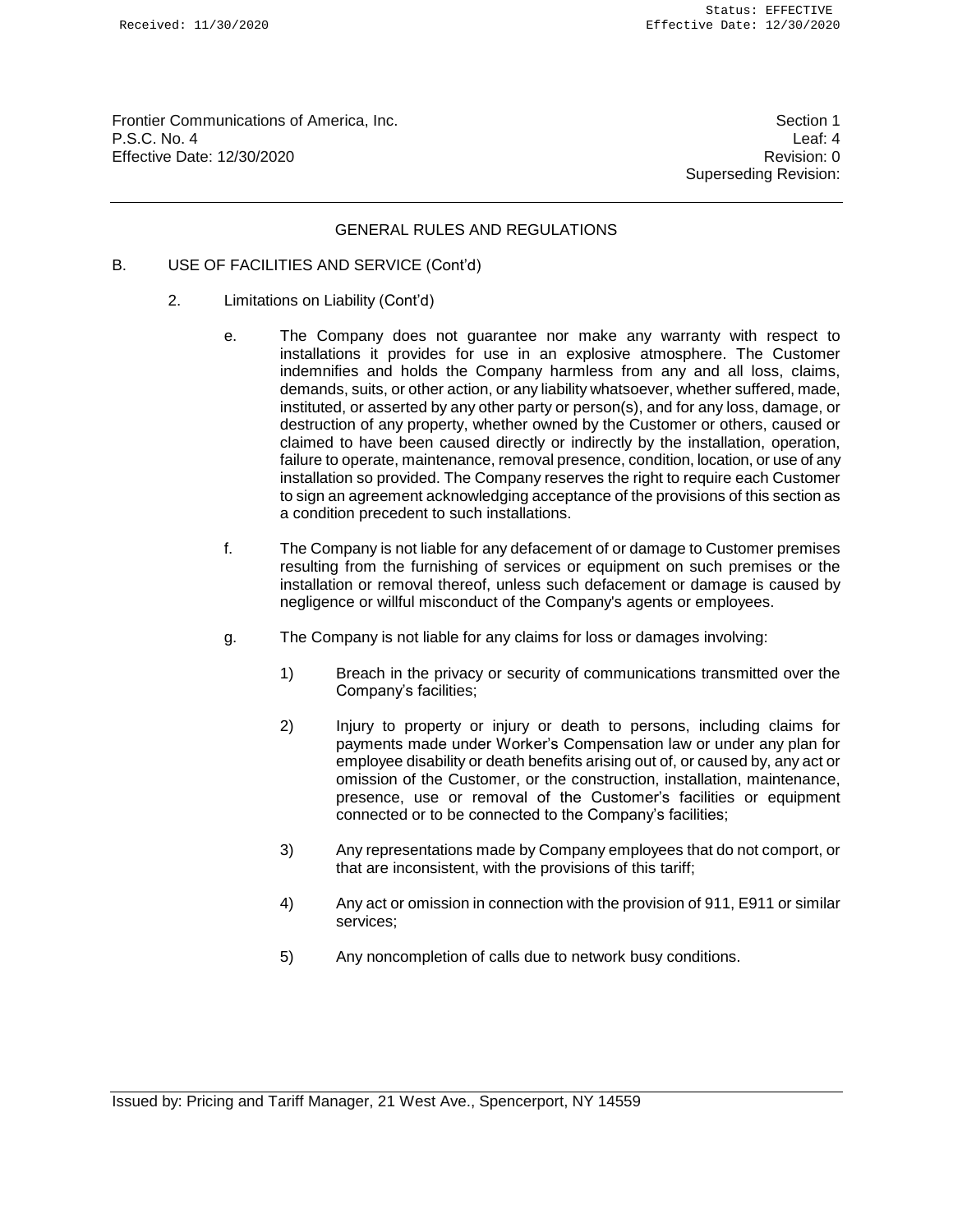Frontier Communications of America, Inc. Section 1 P.S.C. No. 4 Leaf: 5 Effective Date: 12/30/2020 **Revision: 0** 

Superseding Revision:

#### GENERAL RULES AND REGULATIONS

- B. USE OF FACILITIES AND SERVICE (Cont'd)
	- 2. Limitations on Liability (Cont'd)
		- h. The Company shall be indemnified, defended held harmless by the Customer against any claim, loss, or damage arising from Customer's use of services, involving claims for libel, slander, invasion of privacy, or infringement of copyright arising from the Customer's own communications.
			- 1) The Company shall be indemnified, defended and held harmless by the Customer or end user from and against any and all claims, loss, demands, suits, expense, or other action or any liability whatsoever, including attorney fees, whether suffered, made, instituted, or asserted by the Customer or by any other party, for any personal injury to or death of any person or persons, and for any loss, damage or destruction of any property, including environmental contamination, whether owned by the Customer or by any other party, caused or claimed to have been caused directly or indirectly by the installation, operation, failure to operate, maintenance, presence, condition, location, use or removal of any Company or Customer equipment or facilities or service provided by the Company.
			- 2) The Company does not guarantee nor make any warranty with respect to installations provided by it for use in an explosive atmosphere. The Company shall be indemnified, defended and held harmless by the Customer from and against any and all claims, loss, demands, suits, or other action, or any liability whatsoever, including attorney fees, whether suffered, made, instituted or asserted by the Customer or by any other party, for any personal injury to or death of any person or persons, and for any loss, damage or destruction of any property, including environmental contamination, whether owned by the Customer or by any other party, caused or claimed to have been caused directly or indirectly by the installation, operation, failure to operate, maintenance, presence, condition, location, use or removal of any equipment or facilities or the service.
			- 3) The Company assumes no responsibility for the availability or performance of any cable or satellite systems or related facilities under the control of other entities, or for other facilities provided by other entities used for service to the Customer, even if the Company has acted as the Customer's agent in arranging for such facilities or services. Such facilities are provided subject to such degree of protection or nonpreemptibility as may be provided by the other entities.
			- 4) Any claim of whatever nature against the Company shall be deemed conclusively to have been waived unless presented in writing to the Company within thirty (30) days after the date of the occurrence that gave rise to the claim.

Issued by: Pricing and Tariff Manager, 21 West Ave., Spencerport, NY 14559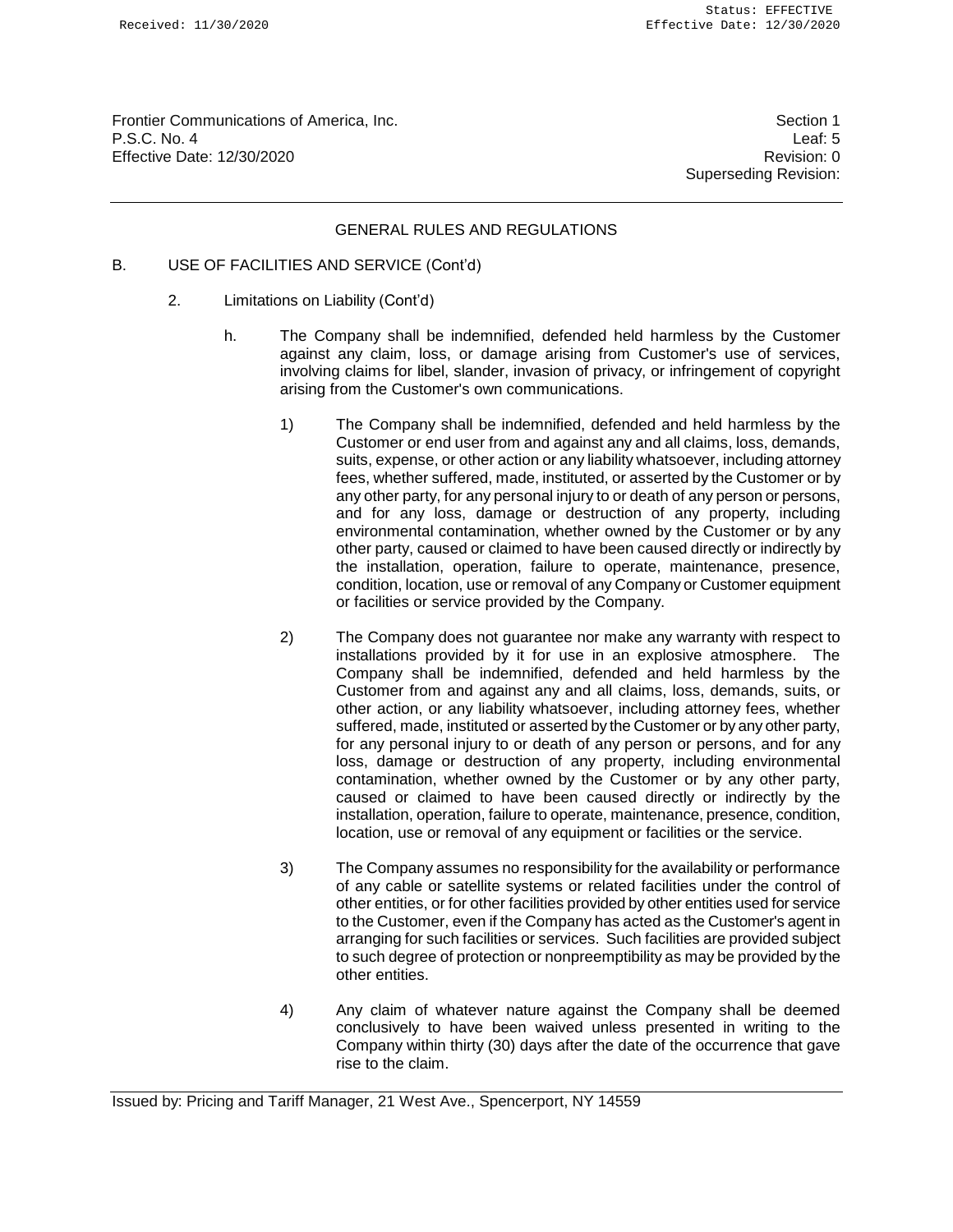Frontier Communications of America, Inc. Section 1 P.S.C. No. 4 Leaf: 6 Effective Date: 12/30/2020 **Revision: 0** 

Superseding Revision:

#### GENERAL RULES AND REGULATIONS

- B. USE OF FACILITIES AND SERVICE (Cont'd)
	- 2. Limitations on Liability (Cont'd)
		- i. The liability of the Company for errors in billing that result in overpayment by the Customer shall be limited to credit equal to the dollar amount erroneously billed or, in the event that payment has been made and service has been discontinued, to a refund of the amount erroneously billed.
		- j. The entire liability for any claim, loss, damage or expense from any cause whatsoever shall in no event exceed sums actually paid Company by Customer for the specific services giving rise to the claim. No action or proceeding against the Company shall be commenced more than one year after the service is rendered.
		- k. THE COMPANY MAKES NO WARRANTIES OR REPRESENTATIONS, EXPRESS OR IMPLIED EITHER IN FACT OR BY OPERATION OF LAW, STATUTORY OR OTHERWISE, INCLUDING WARRANTIES OF MERCHANTABILITY OR FITNESS FOR A PARTICULAR USE, EXCEPT THOSE EXPRESSLY SET FORTH HEREIN.
	- 3. Use of Service

Any service provided under this Tariff may be resold to or shared (jointly used) with other persons at the customer's option. The customer remains solely responsible for all use of service ordered by it or billed to its telephone number(s) pursuant to this Tariff, for determining who is authorized to use its service, and for promptly notifying the Company of any unauthorized use. The customer may advise its customers that a portion of its service is provided by the Company, but the customer shall not represent that the Company jointly participates with the customer in the provision of the service.

4. Use and Ownership of Equipment

The Company's equipment, apparatus, channels and lines shall be carefully used. Equipment furnished by the Company shall remain its property and shall be returned to the Company whenever requested, within a reasonable period following the request, in good condition, reasonable wear and tear accepted. The customer is required to reimburse the Company for any loss of, or damage to, the facilities or equipment on the customer's premises, including loss or damage caused by agents, employees or independent contractors of the customer through any negligence.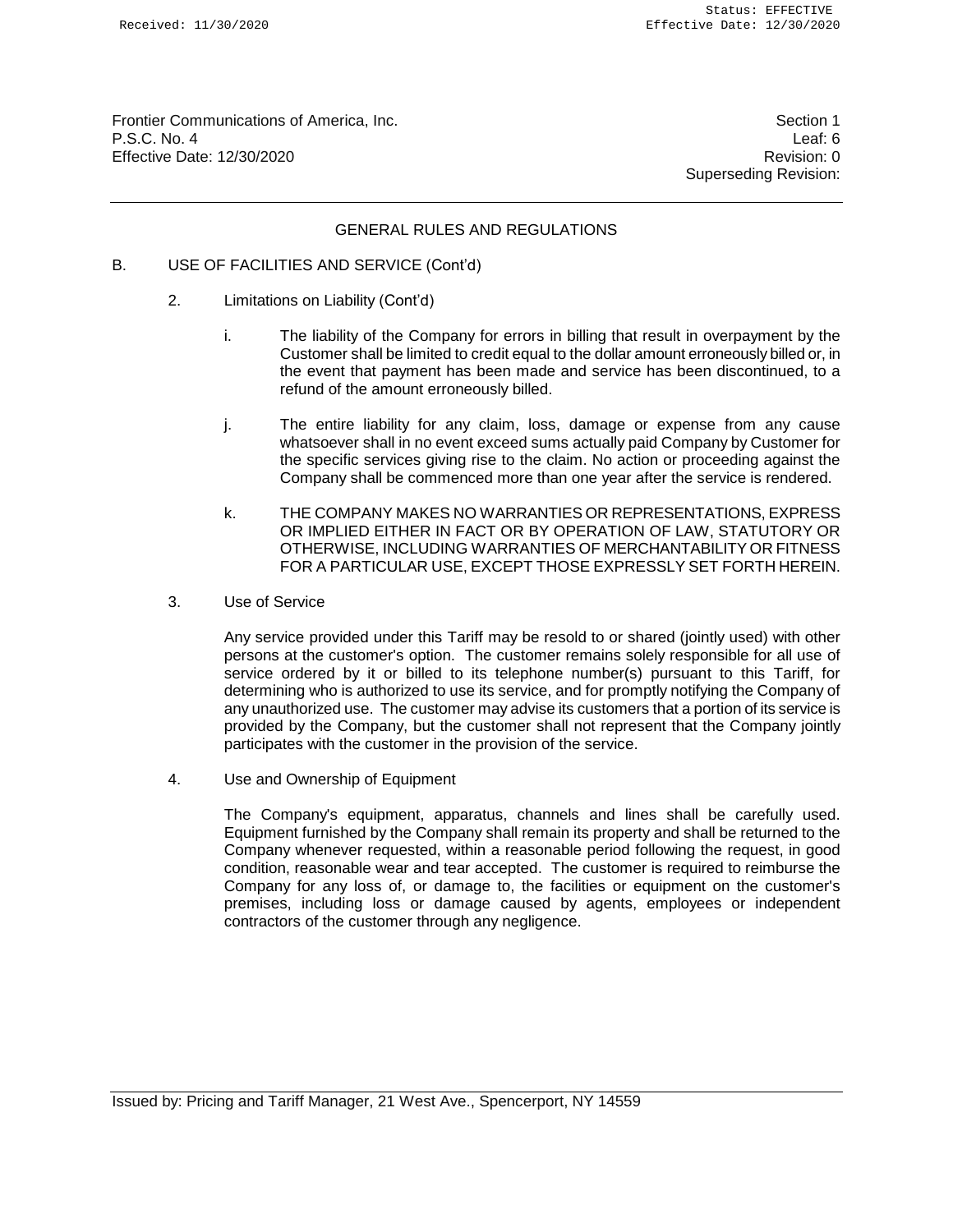Frontier Communications of America, Inc. Section 1 P.S.C. No. 4 Leaf: 7 Effective Date: 12/30/2020 **Revision: 0** 

Superseding Revision:

## GENERAL RULES AND REGULATIONS

## B. USE OF FACILITIES AND SERVICE (Cont'd)

#### 5. Directory Errors

In the absence of gross negligence or willful misconduct and except for the allowances stated below, no liability for damages arising from errors or mistakes in or omissions of directory listings, or errors or mistakes in or omissions of listings obtainable from the directory assistance operator, including errors in the reporting thereof, shall attach to the Company.

An allowance for errors or mistakes in or omissions of published directory listings or for errors or mistakes in or omissions of listings obtainable from the directory assistance operator shall be given as follows:

- a. Free Listings: For free or no-charge published directory listings, credit shall be given at the rate of two times the monthly tariff rate for an additional or charge listing for each individual, auxiliary or party line, PBX trunk or Centrex attendant loop affected, for the life of the directory or the charge period during which the error, mistake or omission occurs.
- b. Charge Listings: For additional or charge published directory listings, credit shall be given at the monthly tariff rate for each such listing for the life of the directory or the charge period during which the error, mistake or omission occurs.
- c. Operator records: For free or charge listings obtainable from records used by the directory assistance operator, upon notification to the Company of the error, mistake or omission in such records by the subscriber, the Company shall be allowed a period of three business days to make a correction. If the correction is not made in that time, credit shall be given at the rate of 2/30ths of the basic monthly rate for the line or lines in question for each day thereafter that the records remain uncorrected. (Where Centrex attendant loops are involved, credit shall be given at the rate of 2/30ths of the basic monthly rate for PBX trunks.)
- d. Credit limitation: The total amount of the credit provided for the preceding paragraphs 1, 2, and 3 shall not exceed, on a monthly basis, the total of the charges for each charge listing plus the basic monthly rate, as specified in paragraph 3, for the line or lines in question. No allowance will be provided for errors caused by other carriers or operator service providers.